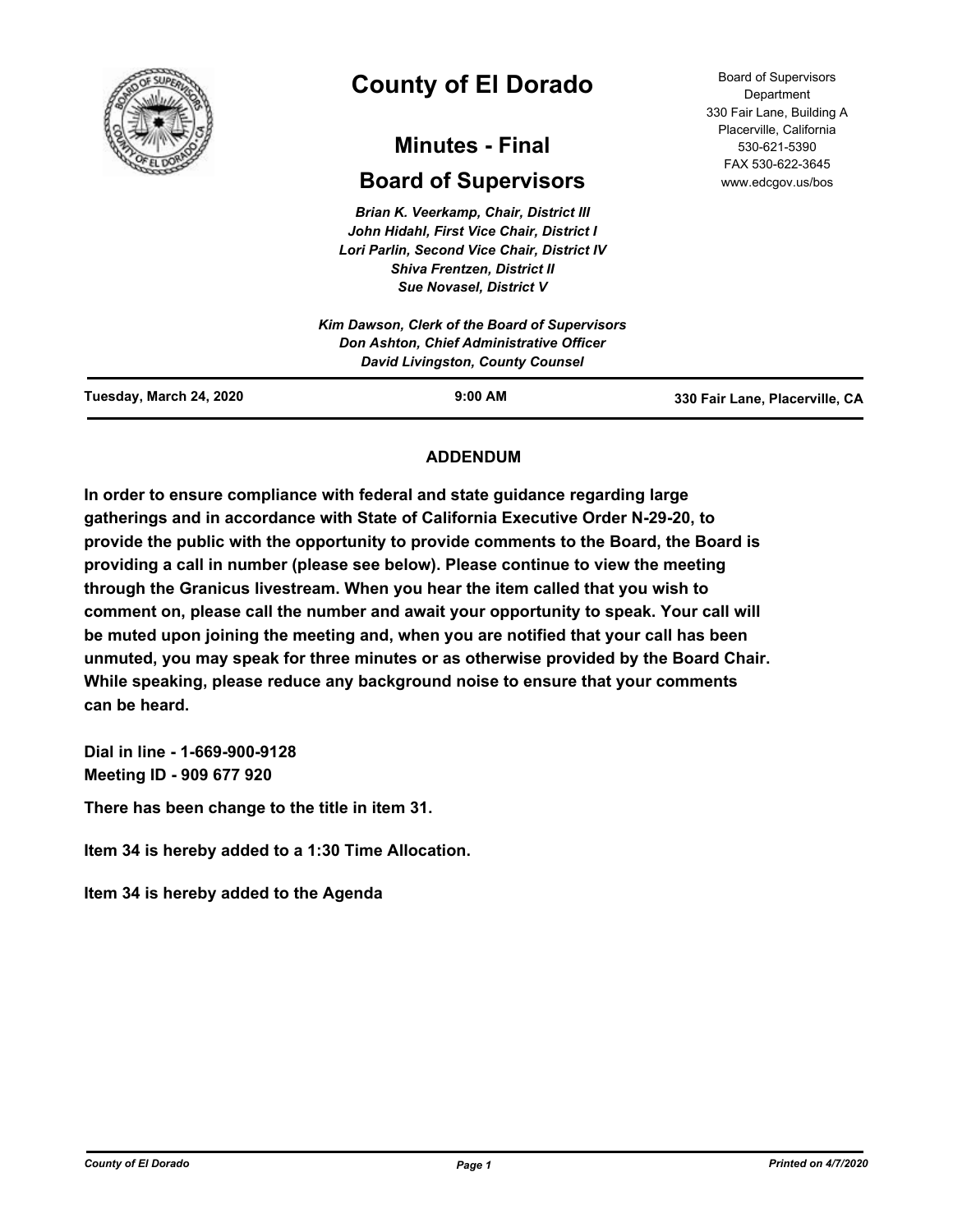County of El Dorado Public Meeting Protocol In Response to Coronavirus COVID-19

California Governor Gavin Newsom issued Executive Order N-29-20 on March 17, 2020, relating to the convening of public meetings in light of the COVID-19 pandemic. The County of El Dorado will continue to convene its regularly scheduled public meetings of the Board of Supervisors in the Board Chambers, as provided in the publicly posted agenda notice and until further notice. Pursuant to the Executive Order and to maintain the orderly conduct of the meeting, the County of El Dorado will allow Board Supervisors to attend the meeting telephonically and to participate in the meeting to the same extent as if they were present.

Members of the public who wish to participate may appear at the public meeting held in the Board Chambers and are to maintain a six-foot buffer between you and others, as suggested by the State Department of Public Health.

Additional seating for the Board meeting is available in the lobby of Building A and Conference Room A in Building A.

## **Vision Statement**

## **Safe, healthy and vibrant communities, respecting our natural resources and historical heritage**

## **This institution is an equal opportunity provider and employer.**

Live Web Streaming and archiving of most Board of Supervisors meeting videos, all meeting agendas, supplemental materials and meeting minutes are available on the internet at: http://eldorado.legistar.com/Calendar.aspx

To listen to open session portions of the meeting in real time, dial (530) 621-7603. This specialized dial in number is programmed for listening only and is operable when the audio system inside the meeting room is activated. Please be advised that callers will experience silence anytime the Board is not actively meeting, such as during Closed Session or break periods.

The County of El Dorado is committed to ensuring that persons with disabilities are provided the resources to participate in its public meetings. Please contact the office of the Clerk of the Board if you require accommodation at 530-621-5390 or via email, edc.cob@edcgov.us, preferably no less than 24 hours in advance of the meeting.

The Board of Supervisors is concerned that written information submitted to the Board the day of the Board meeting may not receive the attention it deserves. The Board Clerk cannot guarantee that any FAX, email, or mail received the day of the meeting will be delivered to the Board prior to action on the subject matter.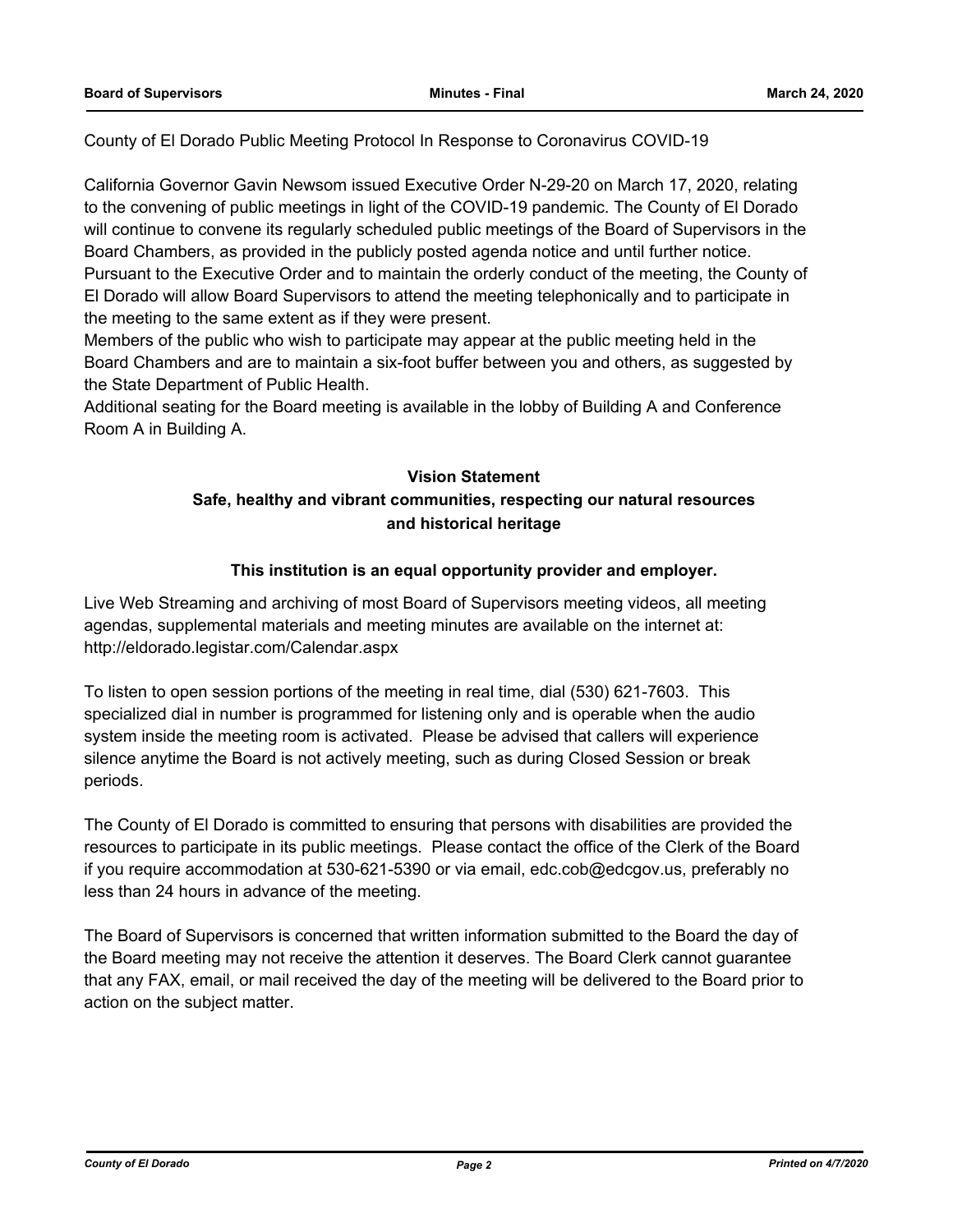The Board meets simultaneously as the Board of Supervisors and the Board of Directors of the Air Quality Management District, In-Home Supportive Services, Public Housing Authority, Redevelopment Agency and other Special Districts.

For Purposes of the Brown Act § 54954.2 (a), the numbered items on this Agenda give a brief description of each item of business to be transacted or discussed. Recommendations of the staff, as shown, do not prevent the Board from taking other action.

Materials related to an item on this Agenda submitted to the Board of Supervisors after distribution of the agenda packet are available for inspection during normal business hours in the public viewing packet located in Building A, 330 Fair Lane, Placerville or in the Board Clerk's Office located at the same address. Such documents are also available on the Board of Supervisors' Meeting Agenda webpage subject to staff's ability to post the documents before the meeting.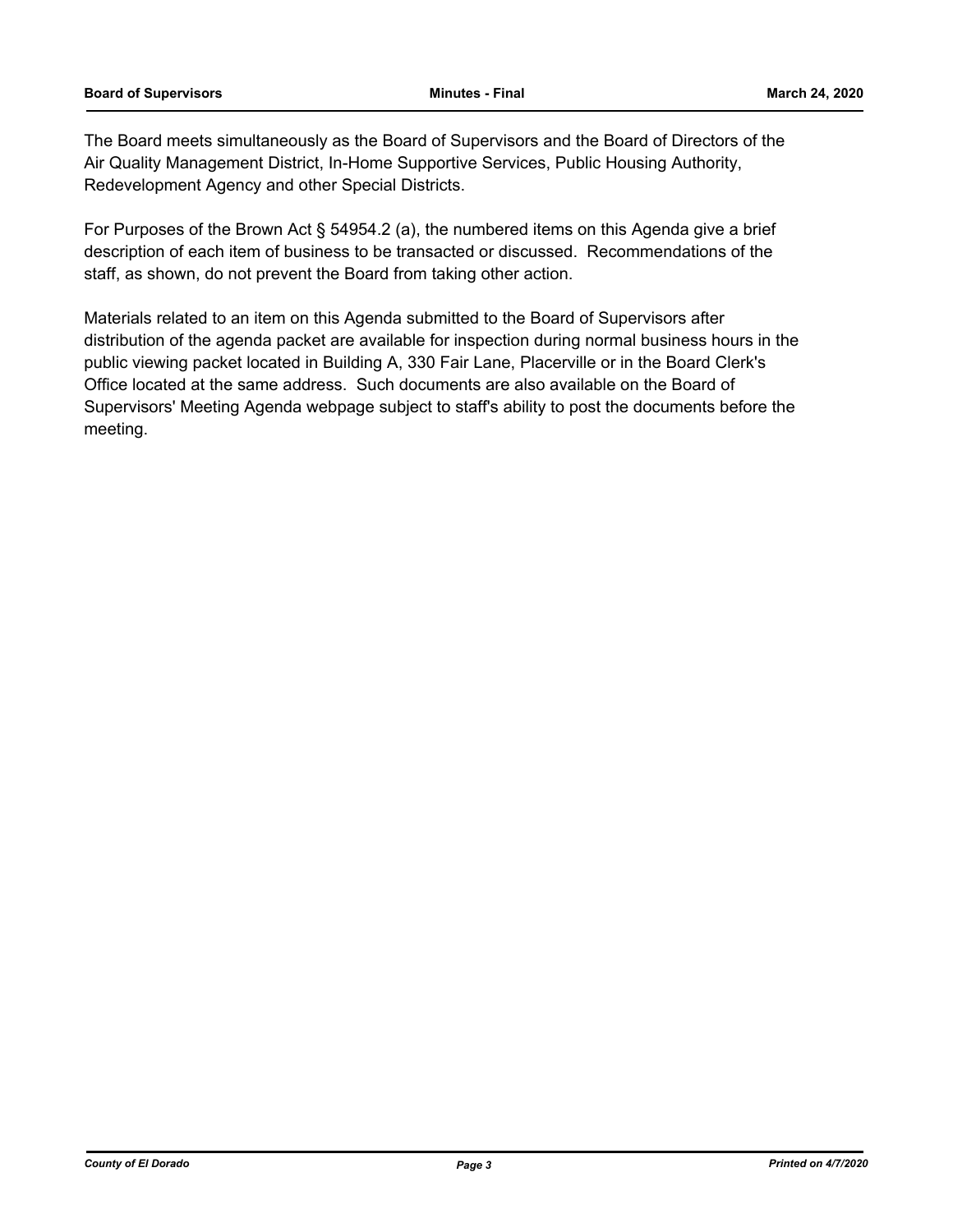## **PROTOCOLS FOR PUBLIC COMMENT**

Public comment will be received at designated periods as called by the Board Chair.

Public comment on items scheduled for Closed Session will be received before the Board recesses to Closed Session.

Except with the consent of the Board, individuals shall be allowed to speak to an item only once.

On December 5, 2017, the Board adopted the following protocol relative to public comment periods. The Board adopted minor revisions to the protocol on February 26, 2019, incorporated herein:

Time for public input will be provided at every Board of Supervisors meeting. Individuals will have three minutes to address the Board. Individuals authorized by organizations will have three minutes to present organizational positions and perspectives and may request additional time, up to five minutes. At the discretion of the Board, time to speak by any individual may be extended.

Public comment on certain agenda items designated and approved by the Board may be treated differently with specific time limits per speaker or a limit on the total amount of time designated for public comment. It is the intent of the Board that quasi-judicial matters have additional flexibility depending upon the nature of the issue. It is the practice of the Board to allocate 20 minutes for public comment during Open Forum and for each agenda item to be discussed. (Note: Unless designated on the agenda, there is no Open Forum period during Special Meetings.)

Individual Board members may ask clarifying questions but will not engage in substantive dialogue with persons providing input to the Board.

If a person providing input to the Board creates a disruption by refusing to follow Board guidelines, the Chair of the Board may take the following actions:

Step 1. Request the person adhere to Board guidelines. If the person refuses, the Chair may turn off the speaker's microphone.

Step 2. If the disruption continues, the Chair may order a recess of the Board meeting.

Step 3. If the disruption continues, the Chair may order the removal of the person from the Board meeting.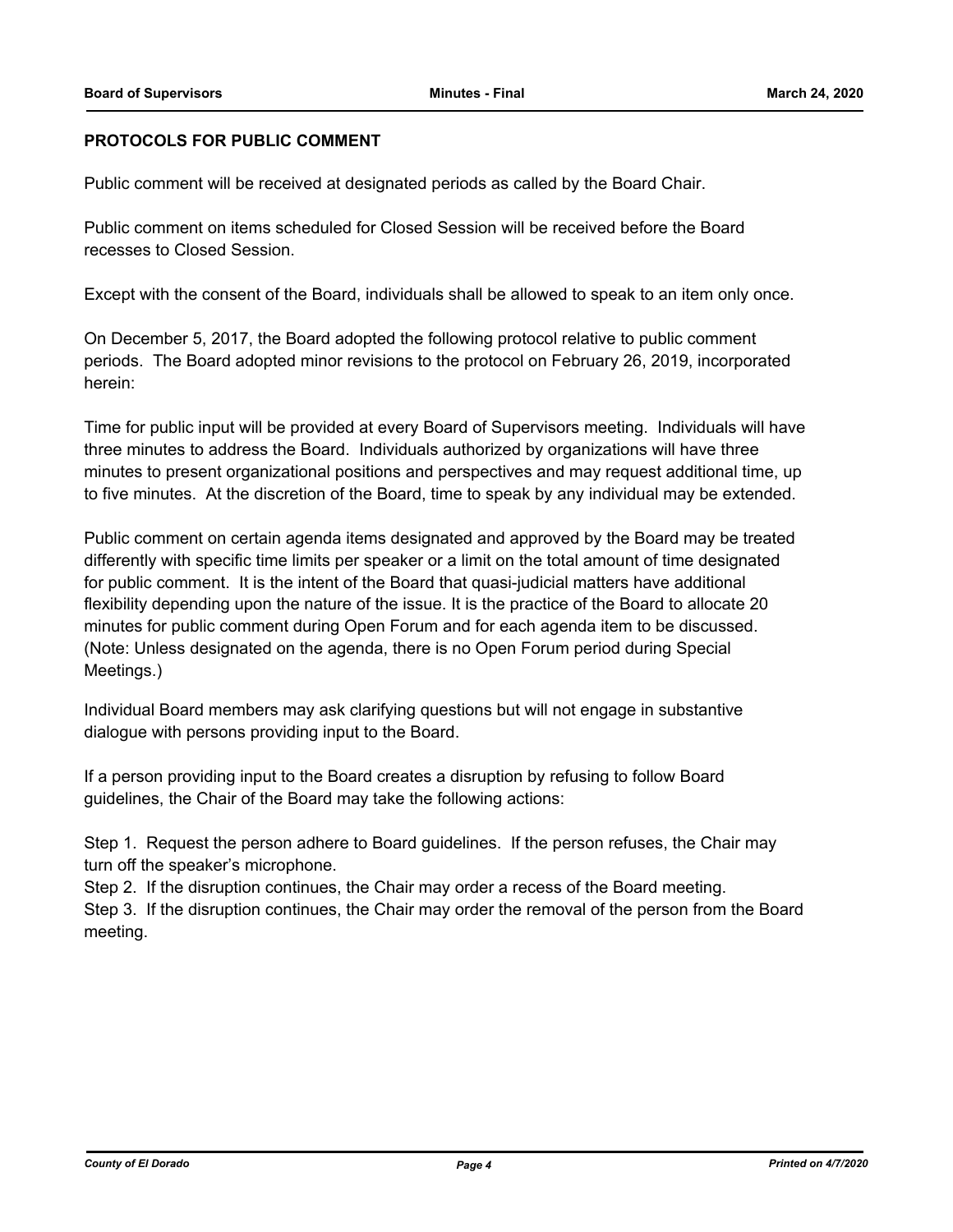## **9:01 A.M. - CALLED TO ORDER**

Present: 5 - Supervisor Veerkamp, Supervisor Frentzen, Supervisor Novasel, Supervisor Hidahl and Supervisor Parlin

#### **INVOCATION AND PLEDGE OF ALLEGIANCE TO THE FLAG**

**Supervisor Veerkamp gave the Invocation. Supervisor Frentzen led the Pledge of Allegiance to the Flag.**

#### **ADOPTION OF THE AGENDA AND APPROVAL OF CONSENT CALENDAR**

**A motion was made by Supervisor Frentzen, seconded by Supervisor Hidahl to Adopt the Agenda and Approve the Consent Calendar with the following changes: There was a clerical correction to item 5 with regards to the term expiration. The term expiration was corrected to 1/1/2024. Pull item 22 for discussion. Continue item 28 off Calendar.**

**Yes:** 5 - Veerkamp, Frentzen, Novasel, Hidahl and Parlin

The Board may make any necessary additions, deletions or corrections to the agenda including moving items to or from the Consent Calendar and adopt the agenda and the Consent Calendar with one single vote. A Board member may request an item be removed from the Consent Calendar for discussion and separate Board action. At the appropriate time as called by the Board Chair, members of the public may make a comment on matters on the Consent Calendar prior to Board action.

#### **OPEN FORUM**

#### *Public Comment: K. Coleman, K. Payne*

Open Forum is an opportunity for members of the public to address the Board of Supervisors on subject matter that is not on their meeting agenda and within their jurisdiction. Public comments during Open Forum are limited to three minutes per person. Individuals authorized by organizations will have three minutes to present organizational positions and perspectives and may request additional time, up to five minutes. The total amount of time reserved for Open Forum is 20 Minutes.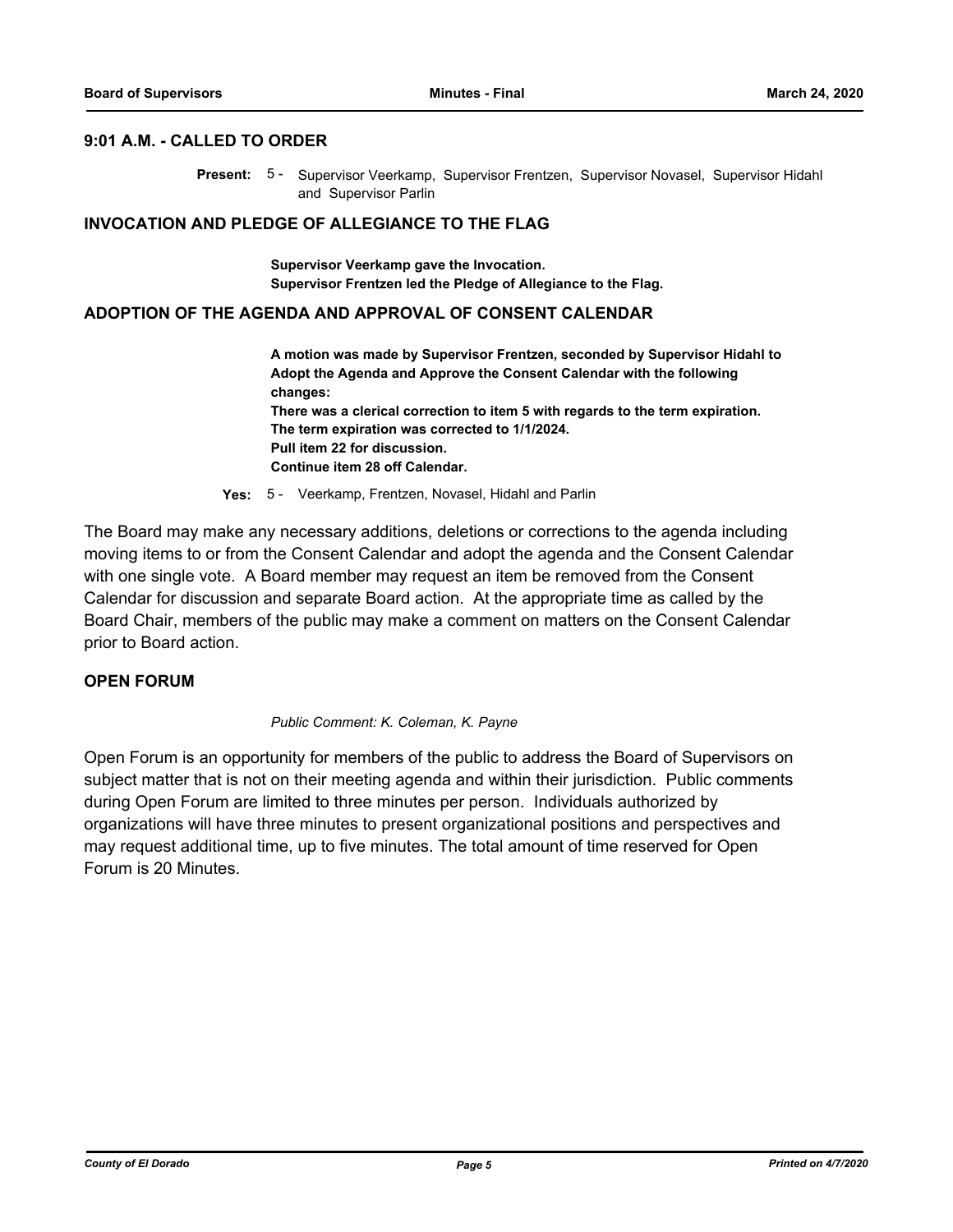## **CONSENT CALENDAR**

**1.** [20-0440](http://eldorado.legistar.com/gateway.aspx?m=l&id=/matter.aspx?key=27646) Clerk of the Board recommending the Board approve the Minutes from the regular meeting of March 17, 2020.

**This matter was Approved on the Consent Calendar.**

#### **GENERAL GOVERNMENT - CONSENT ITEMS**

**2.** [20-0312](http://eldorado.legistar.com/gateway.aspx?m=l&id=/matter.aspx?key=27517) Chief Administrative Office recommending the Board order the Auditor-Controller to disburse \$113,459.61 to the El Dorado Hills Community Services District from its park and recreation development impact mitigation fee account for fee program administration and expenditures related to the Bass Lake Community Park, Kalithea Park, Valley View Park, and Heritage Village Park.

**FUNDING:** Development Impact Fees.

**This matter was Approved on the Consent Calendar.**

**3.** [20-0418](http://eldorado.legistar.com/gateway.aspx?m=l&id=/matter.aspx?key=27624) Chief Administrative Office recommending the Board approve and authorize the Chair to sign a Memorandum of Understanding between El Dorado County, the City of Placerville, El Dorado Transit and El Dorado County Transportation Commission to solicit, secure and administer Federal Transportation Advocacy Services.

**FUNDING:** General Fund.

**This matter was Approved on the Consent Calendar.**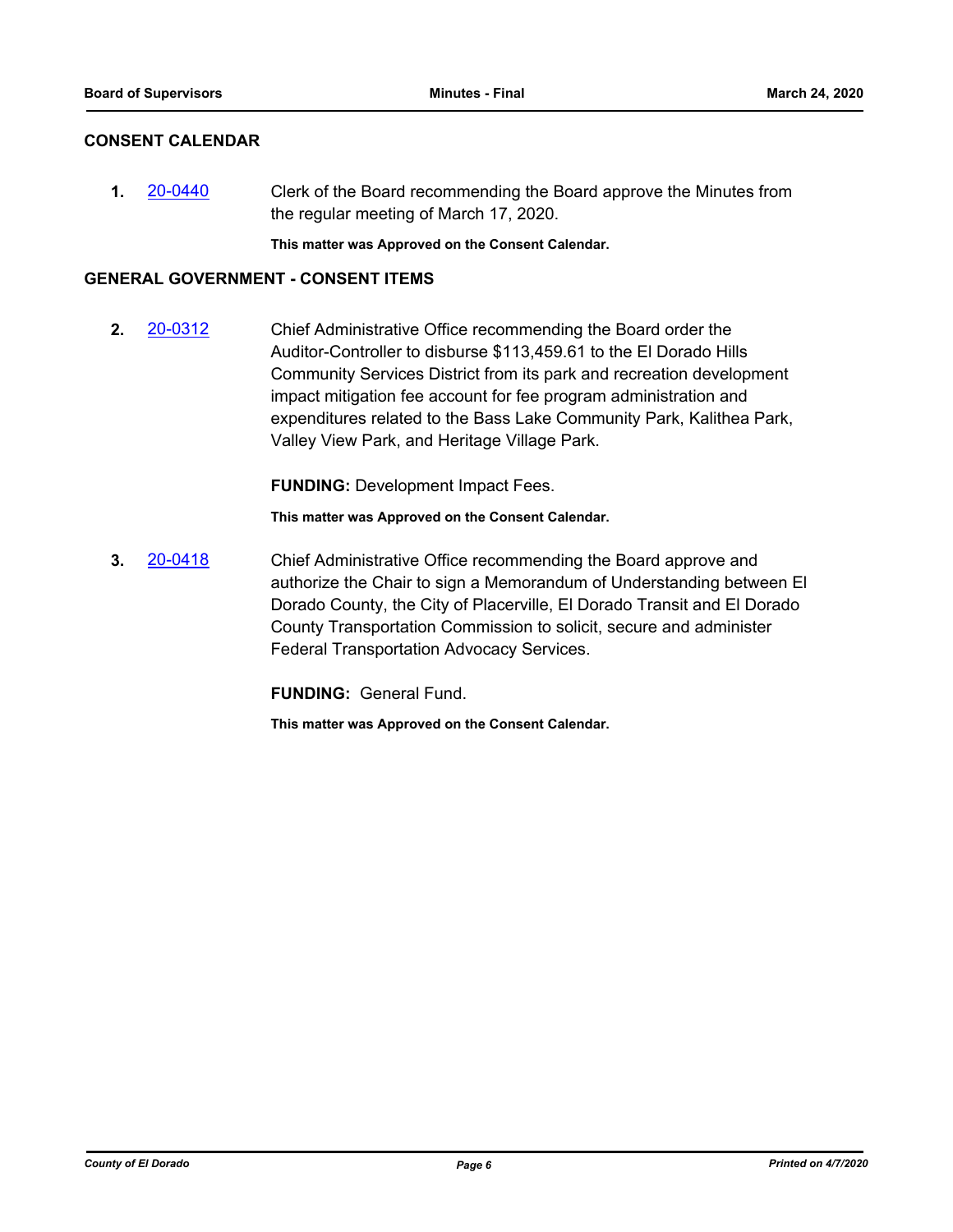**4.** [20-0341](http://eldorado.legistar.com/gateway.aspx?m=l&id=/matter.aspx?key=27546) Chief Administrative Office, Facilities Division, and Health and Human Services Agency recommending the Board: 1) Approve and authorize the Chair to sign Facility Use Agreement 4614 with California Conservation Corps, for the joint use of the Greenwood Community Center located at 4411 Highway 193, Greenwood, California; for use by the Senior Nutrition Program, with an estimated annual amount of \$7,000, and a term of five years beginning April 1, 2020 through March 31, 2025; and 2) Authorize the Purchasing Agent, or designee, to execute further

documents relating to Facility Use Agreement 4614, including future options to extend the term of the Facility Use Agreement and amendments which do not increase the maximum dollar amount of the Agreement, and contingent upon approval by County Counsel and Risk Management.

**FUNDING:** 4% State funds, 22% General Fund, 24% Fees/Donations, and 50% Federal funds.

**This matter was Approved on the Consent Calendar.**

**5.** [20-0344](http://eldorado.legistar.com/gateway.aspx?m=l&id=/matter.aspx?key=27549) Clerk of the Board, based upon the recommendation of the Historical Museum Commission, recommending the Board make the following appointments to the Historical Museum Commission: Appoint Dee Owens, Member, Term Expiration 4/24/2020 1/1/2024; Appoint Pam Hupner, Member, Term Expiration 1/24/2020 1/1/2024; and Appoint Barbara Raines, Member, Term Expiration 1/24/2020 1/1/2024.

## **FUNDING:** N/A

**This matter was Approved on the Consent Calendar. There was a clerical correction to this item with regards to the term expiration. The term expiration was corrected to 1/1/2024.**

**6.** [20-0377](http://eldorado.legistar.com/gateway.aspx?m=l&id=/matter.aspx?key=27582) Clerk of the Board recommending the Board approve the continuation of perpetual agreement 509-S1711 (FENIX 944) with Municipal Code Corporation for ongoing ordinance code codification services. The annual cost associated with this perpetual agreement is estimated at \$16,000 and is wholly dependent upon the volume and length of ordinances to be codified throughout the year.

**FUNDING:** General Fund.

**This matter was Approved on the Consent Calendar.**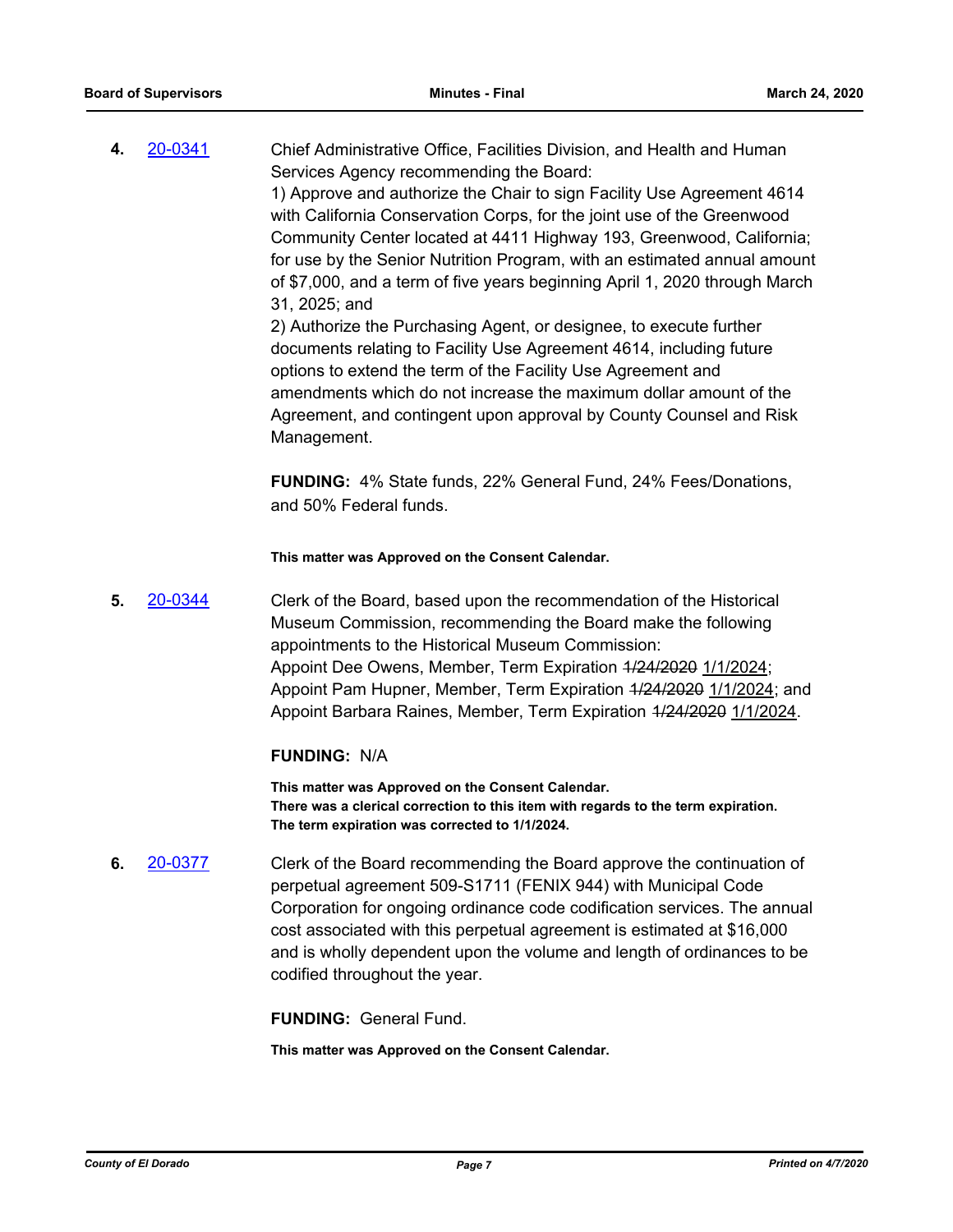**7. [20-0324](http://eldorado.legistar.com/gateway.aspx?m=l&id=/matter.aspx?key=27529)** Human Resources Department recommending the Board approve and authorize Amendment I to Agreement 2889 with Liebert Cassidy Whitmore for professional legal services to increase the total not-to-exceed by \$100,000 for a total not-to-exceed amount of \$400,000 with no change to the scope or term of the agreement.

**FUNDING:** General Fund.

**This matter was Approved on the Consent Calendar.**

**8.** [20-0350](http://eldorado.legistar.com/gateway.aspx?m=l&id=/matter.aspx?key=27555) Human Resources Department recommending the Board: 1) Approve and adopt the new class specification of Examination Proctor - Extra Help; and 2) Adopt and authorize the Chair to sign Resolution **050-2020** to approve the job class number, representation unit, and salary range for the new classification of Examination Proctor - Extra Help.

**FUNDING:** General Fund.

**This matter was Approved and Resolution 050-2020 was Adopted upon Approval of the Consent Calendar.**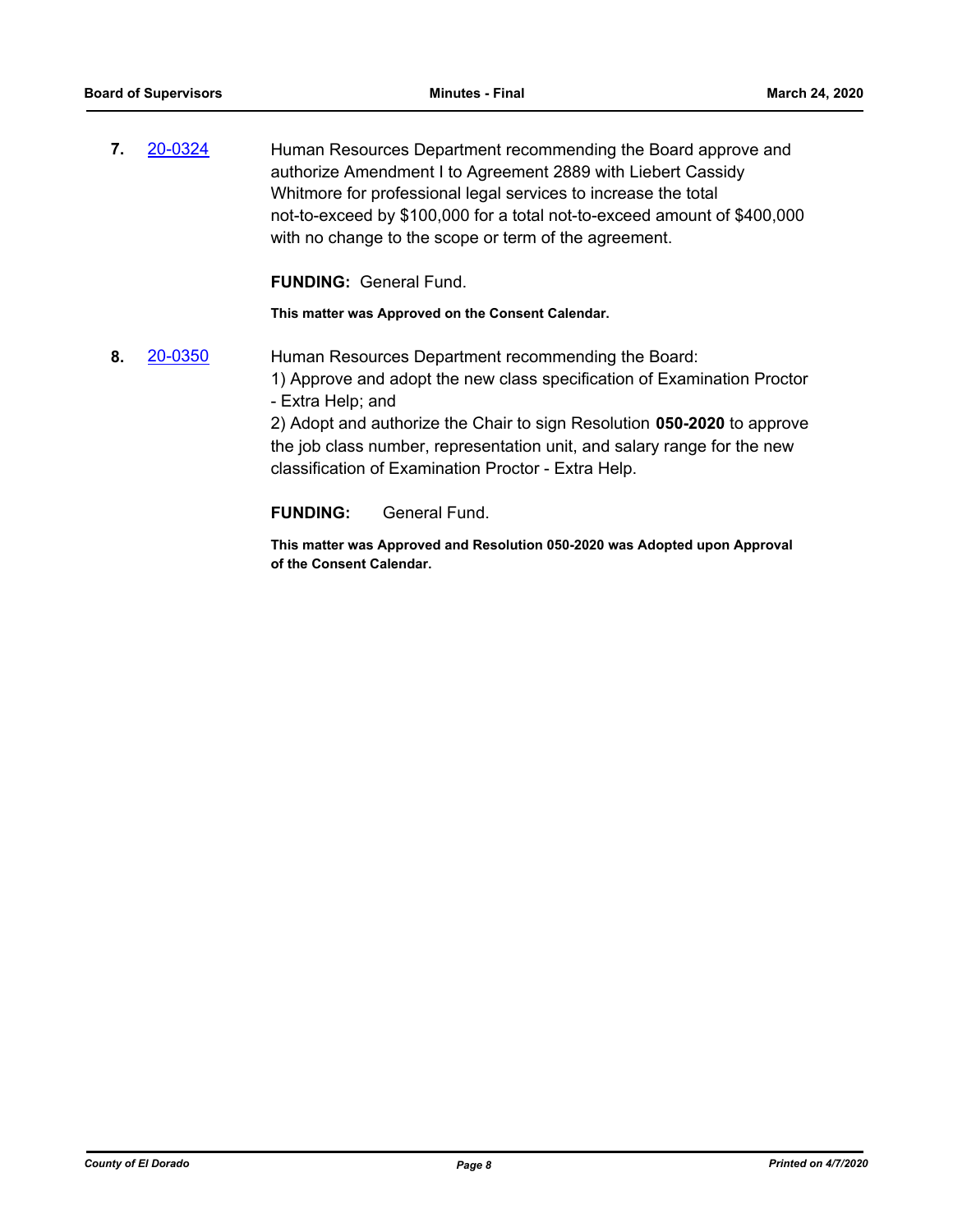**9.** [20-0391](http://eldorado.legistar.com/gateway.aspx?m=l&id=/matter.aspx?key=27596) Human Resources Department recommending the Board: 1) Approve and adopt the department-specific class specifications for the Department of Child Support Services: Child Support Attorney I-IV, Child Support Investigator I/II, Child Support Specialist I/II, Child Support Specialist III, and Child Support Supervisor;

> 2) Approve and adopt the department-specific class specifications for Health and Human Services Agency: Eligibility Specialist Trainee/I/II, Eligibility Specialist III, Eligibility Supervisor, Employment and Training Worker I/II, Employment and Training Worker III, and Employment and Training Worker Supervisor;

3) Approve the use of the County Office Assistant I/II class specification for Child Support Services and Health and Human Services Agency previous Merit System Services Office Assistant I/II positions in lieu of the Merit System Services class specification;

4) Approve the use of the County Administrative Assistant I/II class specification for the Health and Human Services Agency previous Merit System Services Administrative Assistant I/II position in lieu of the Merit System Services class specification;

5) Approve the use of the County Deputy Director, Health and Human Services Agency class specification for the Health and Human Services Agency previous Merit System Services Deputy Director position in lieu of the Merit System Services class specification;

6) Adopt and authorize the Chair to sign Resolution **055-2020** to approve multiple allocation changes as noted in this Board item. As noted, the competitive recruitment and selection process for all reclassifications (both lateral and upward) for filled positions is being waived by the Director of Human Resources at the request of the appointing authority in accordance with Personnel Rule 507.1.1.

**FUNDING:** State - 37%, Federal - 54%, Realignment - 9%.

**This matter was Approved and Resolution 055-2020 was Adopted upon Approval of the Consent Calendar.**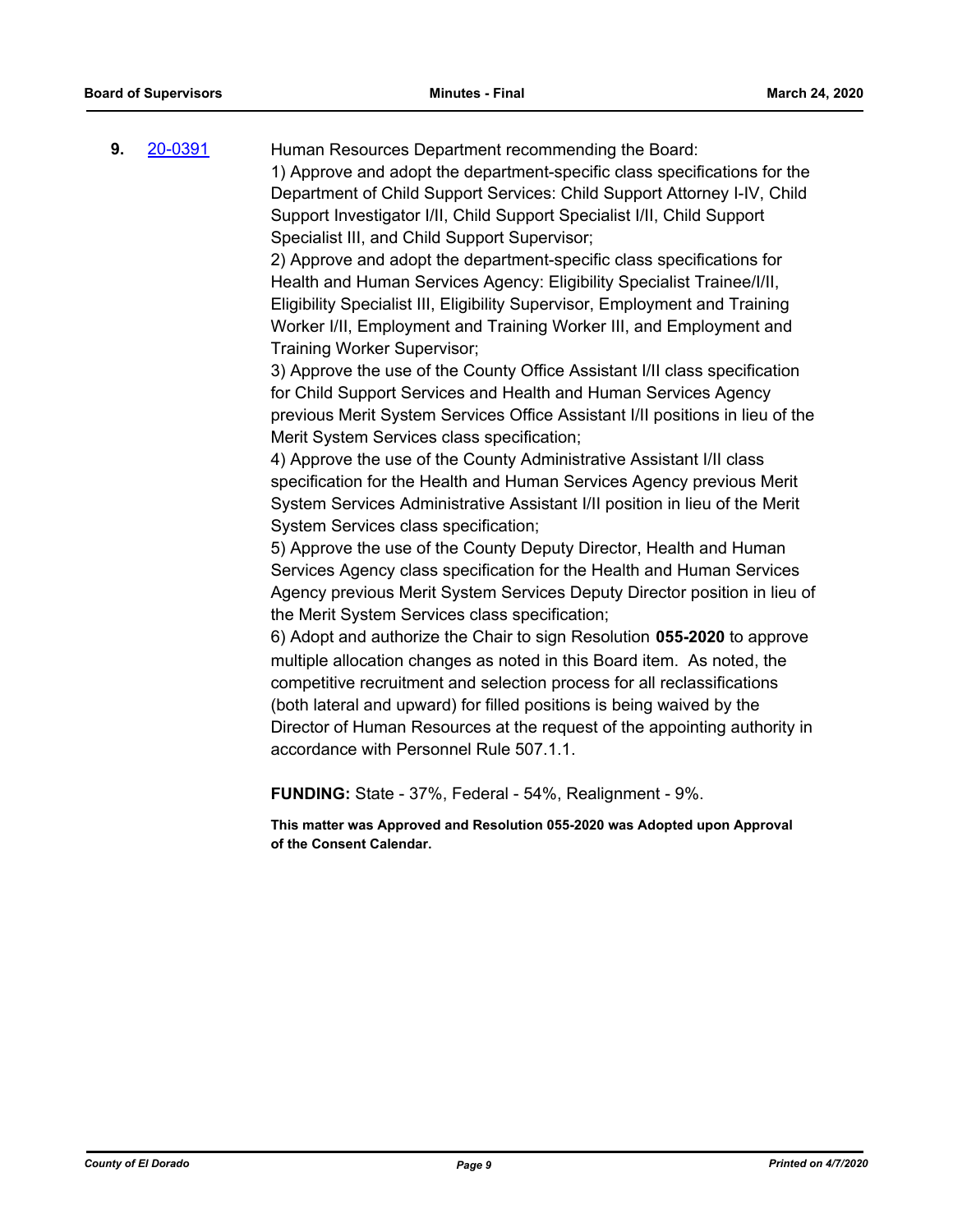| 10. 20-0434           | Information Technologies Department recommending the Board:<br>1) Continue to waive formal bid requirements in accordance with<br>Purchasing Ordinance 3.12.160, Exemptions from Competitive Bidding<br>Process, section D;<br>2) Authorize the continued use of State of California Department of<br>General Services (DGS) 1-17-70-01A;<br>3) Approve Supplement 8 of DGS agreement 1-17-70-01A, which<br>extends the contract through June 30, 2021 for the acquisition of desktop<br>computers and related equipment;<br>4) Authorize the Purchasing Agent to increase the countywide contract<br>2096 (blanket purchase order BP20180212) with Granite Financial<br>Solutions, Inc. by \$150,000 for a total not-to-exceed amount of \$345,000;<br>and<br>5) Authorize the Purchasing Agent to increase the purchase contract on<br>an "as needed" basis during the awarded period as long as funding is<br>available within the requesting department's budget.<br><b>FUNDING:</b> Countywide - varies by department.<br>This matter was Approved on the Consent Calendar. |
|-----------------------|----------------------------------------------------------------------------------------------------------------------------------------------------------------------------------------------------------------------------------------------------------------------------------------------------------------------------------------------------------------------------------------------------------------------------------------------------------------------------------------------------------------------------------------------------------------------------------------------------------------------------------------------------------------------------------------------------------------------------------------------------------------------------------------------------------------------------------------------------------------------------------------------------------------------------------------------------------------------------------------------------------------------------------------------------------------------------------|
| 11. 20-0319           | Treasurer-Tax Collector recommending the Board approve the El Dorado<br>County 2020 Investment Policy with modifications, revisions and additions<br>to the "Investments" section.<br><b>FUNDING: N/A</b>                                                                                                                                                                                                                                                                                                                                                                                                                                                                                                                                                                                                                                                                                                                                                                                                                                                                        |
|                       | This matter was Approved on the Consent Calendar.                                                                                                                                                                                                                                                                                                                                                                                                                                                                                                                                                                                                                                                                                                                                                                                                                                                                                                                                                                                                                                |
| <b>12. 20-0442</b>    | Supervisor Parlin recommending the Board authorize the Chair to sign a<br>letter of support for AB 2612.                                                                                                                                                                                                                                                                                                                                                                                                                                                                                                                                                                                                                                                                                                                                                                                                                                                                                                                                                                         |
|                       | This matter was Approved on the Consent Calendar.                                                                                                                                                                                                                                                                                                                                                                                                                                                                                                                                                                                                                                                                                                                                                                                                                                                                                                                                                                                                                                |
| <u>20-0443</u><br>13. | Supervisor Parlin recommending the Board authorize the Chair to sign a<br>letter of support to the Fairs and Expositions Branch Chief, John Quiroz,<br>for the Fair Allocation Rulemaking, including comments on its<br>disbursement per Assembly Bill 1499.                                                                                                                                                                                                                                                                                                                                                                                                                                                                                                                                                                                                                                                                                                                                                                                                                     |
|                       | This matter was Approved on the Consent Calendar.                                                                                                                                                                                                                                                                                                                                                                                                                                                                                                                                                                                                                                                                                                                                                                                                                                                                                                                                                                                                                                |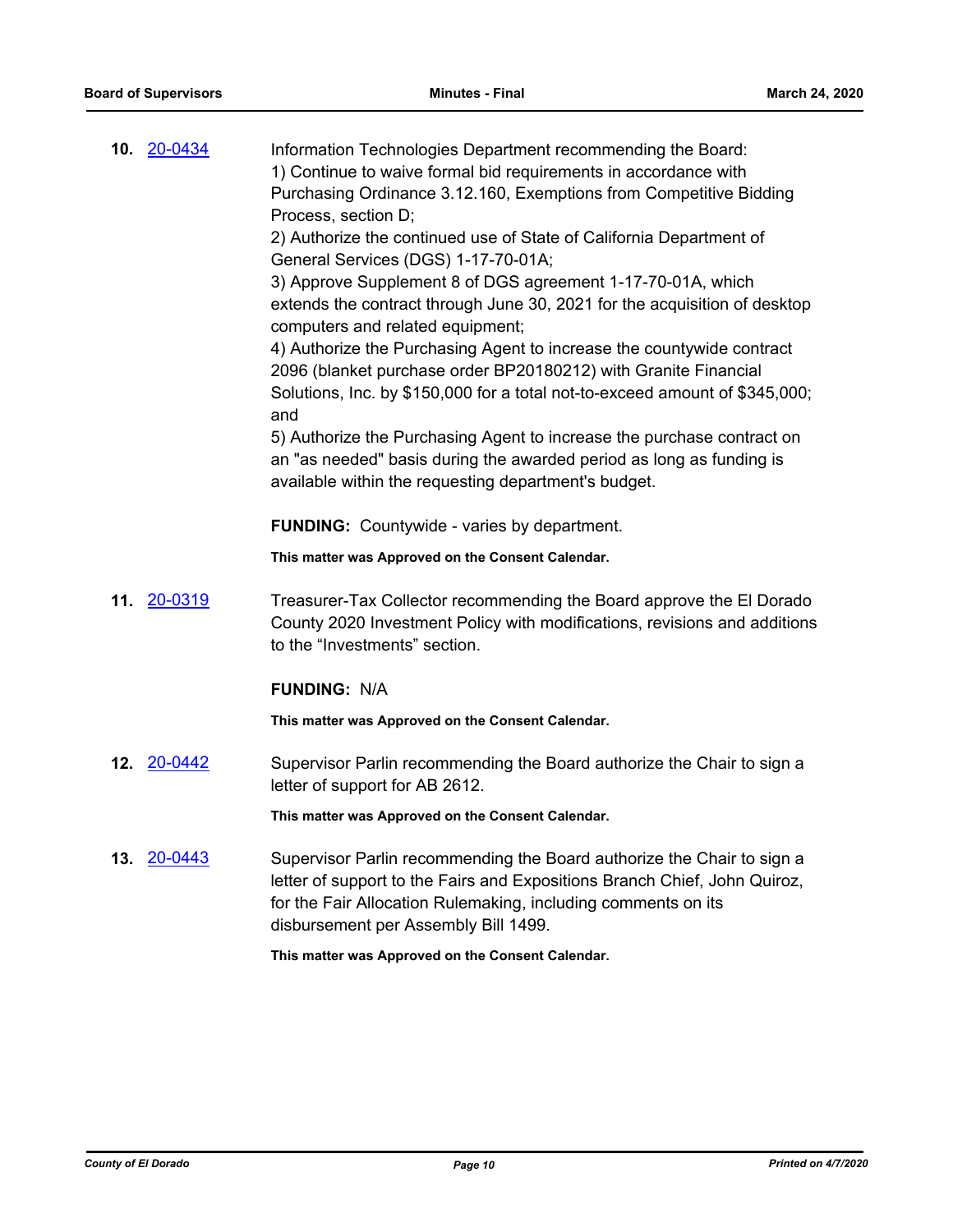#### **HEALTH AND HUMAN SERVICES - CONSENT ITEMS**

**14.** [20-0372](http://eldorado.legistar.com/gateway.aspx?m=l&id=/matter.aspx?key=27577) Department of Child Support Services in coordination with CAO Facilities division recommending the Board:

> 1) Approve and authorize a budget amendment to increase the Department revenue and appropriations budget by \$75,000 for Fiscal Year 2019-2020, due to an increase in allocation from the Department of Child Support Services (DCSS), for the purchase and installation of a generator;

> 2) Approve the addition of a generator at a cost not to exceed \$21,000 to the Department's FY 2019-20 Fixed Asset list; and

3) Direct the Department and Facilities to return to the Board with recommended amendments to the building lease to accommodate installation of the generator. (4/5 vote required)

**FUNDING:** State and Federal funding resulting from an increased allocation by State DCSS, provided with re-allocation funds**.**

**This matter was Approved on the Consent Calendar.**

**15.** [20-0335](http://eldorado.legistar.com/gateway.aspx?m=l&id=/matter.aspx?key=27540) Health and Human Services Agency recommending the Board: 1) Approve and authorize the Chair to sign Amendment 2 to Agreement for Services 3525 with Summitview Child and Family Services, Inc., for the provision of Specialty Mental Health Services for children and young

adults in a Group Home, which increases the maximum contractual obligation by \$400,000 for a new maximum obligation of \$2,231,673 effective upon execution, with no change to the original term of January 1, 2019 through June 30, 2021;

2) Make findings in accordance with County Ordinance 3.13.030 that (B) "Specialty skills and qualifications not expressly identified in classifications are involved in the performance of the work," as described in Agreement 3525 with Summitview Child and Family Services; and 3) Authorize the Purchasing Agent, or their designee, to execute further documents relating to Agreement for Services 3525, including amendments which do not increase the maximum dollar amount or term of the Agreement, and contingent upon approval by County Counsel and Risk Management.

**FUNDING:** 50% Medi-Cal; 50% a combination of Mental Health Services Act and 1991 / 2011 Realignment.

**This matter was Approved on the Consent Calendar.**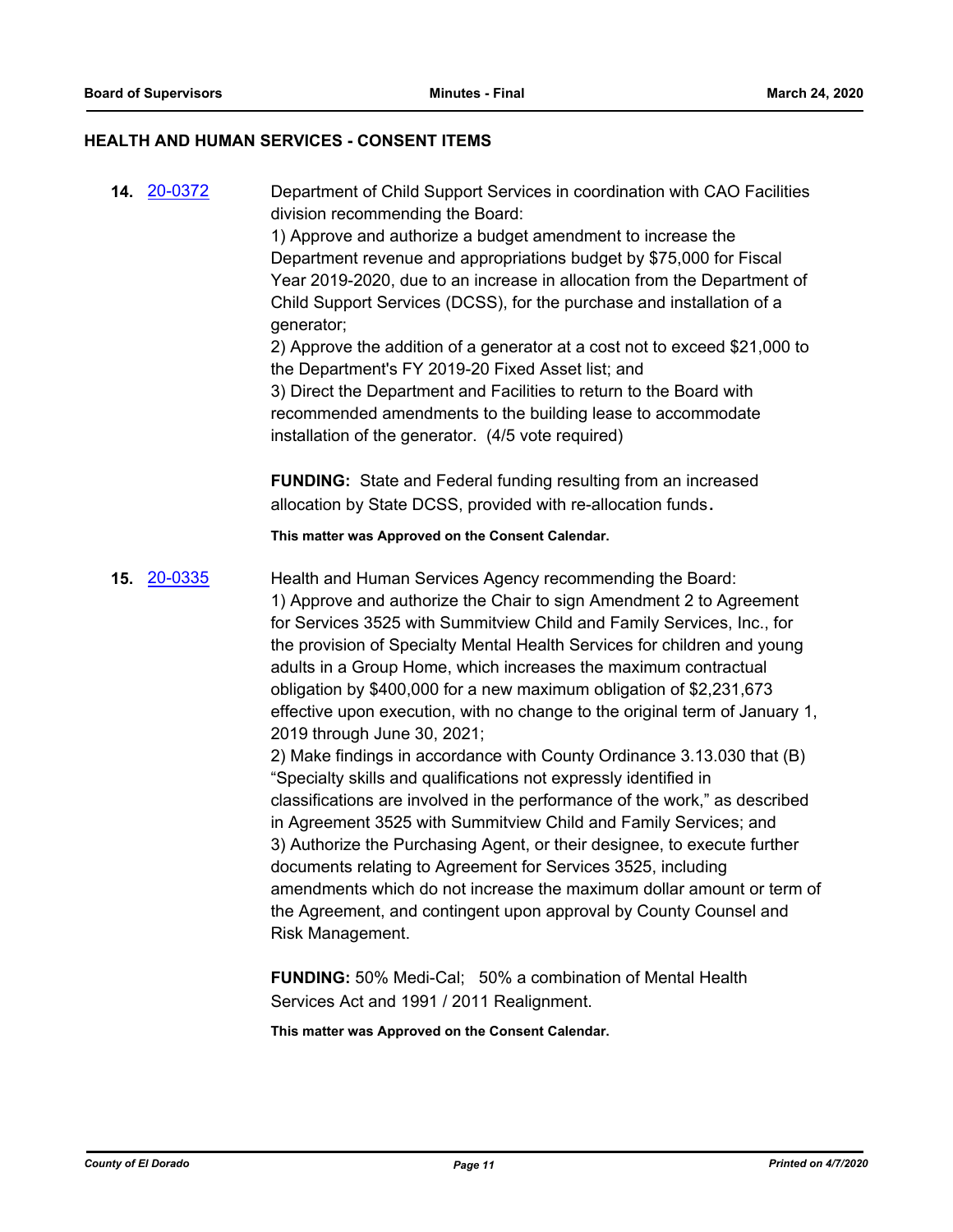**16.** [20-0430](http://eldorado.legistar.com/gateway.aspx?m=l&id=/matter.aspx?key=27636) Health and Human Services Agency recommending the Board: 1) Adopt and authorize the Chair to sign Resolution **056-2020** authorizing the Director of the Health and Human Services Agency to apply for and accept the California Department of Housing and Community Development's Housing Navigators Allocation Award; and 2) Authorize the Director of the Health and Human Agency to act on behalf of the County in connection with the Housing Navigators Allocation Award, and to execute and deliver all documents required.

> **FUNDING:** State Funding: 100% California Department of House and Community Development.

> **This matter was Approved and Resolution 056-2020 was Adopted upon Approval of the Consent Calendar.**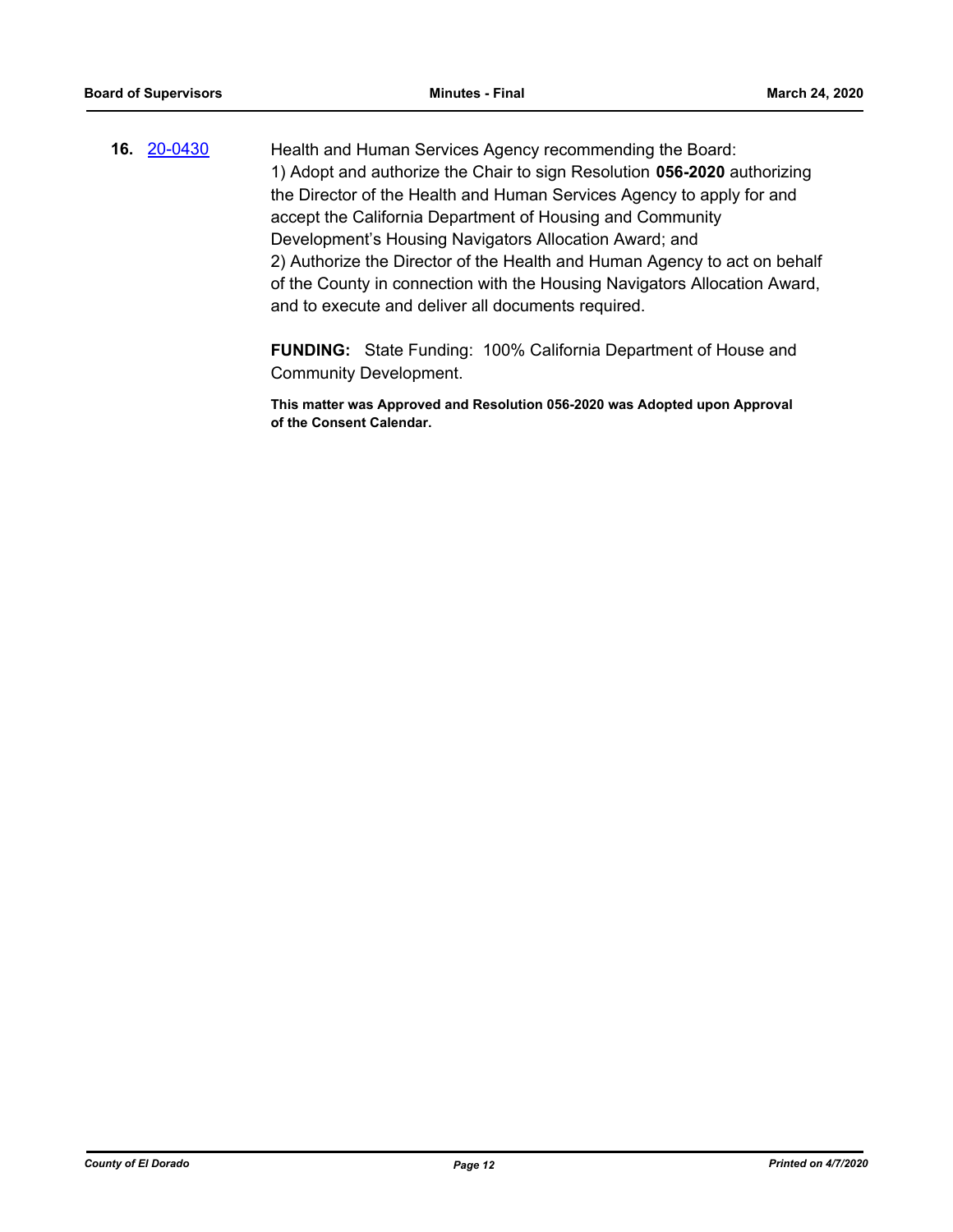## **LAND USE AND DEVELOPMENT - CONSENT ITEMS**

| <b>FUNDING:</b> This Project is funded by Developer Advanced TIM fees,<br>County (west slope) TIM fees, Developer Funds and Road<br>Funds/Discretionary Funds.<br>This matter was Approved on the Consent Calendar.<br>Department of Transportation recommending the Board take the following<br>actions related to the El Dorado Trail - Missouri Flat Road to El Dorado<br>Project, CIP 97014 / 36109003, Contract 2778:<br>1) Retroactively approve and authorize the Board Chair to execute<br>Contract Change Order 8 with Westcon Construction Corporation in the<br>amount of \$142,772.44; and<br>2) Find that an exception to the competitive bidding requirement exists for |
|---------------------------------------------------------------------------------------------------------------------------------------------------------------------------------------------------------------------------------------------------------------------------------------------------------------------------------------------------------------------------------------------------------------------------------------------------------------------------------------------------------------------------------------------------------------------------------------------------------------------------------------------------------------------------------------|
|                                                                                                                                                                                                                                                                                                                                                                                                                                                                                                                                                                                                                                                                                       |
|                                                                                                                                                                                                                                                                                                                                                                                                                                                                                                                                                                                                                                                                                       |
| the work described and that a waiver of competitive bidding is<br>appropriate for Contract Change Order 8.                                                                                                                                                                                                                                                                                                                                                                                                                                                                                                                                                                            |
| <b>FUNDING:</b> Accumulative Capital Outlay (<1%), Active Transportation<br>Program (66%), Congestion Mitigation and Air Quality Program (25%),<br>Air Quality Management District and Air Pollution Control District Grant<br>(8%). (Federal Funds)                                                                                                                                                                                                                                                                                                                                                                                                                                  |
| This matter was Approved on the Consent Calendar.                                                                                                                                                                                                                                                                                                                                                                                                                                                                                                                                                                                                                                     |
| Department of Transportation recommending the Board approve the<br>following:<br>1) Award Bid 20-630-044 for the purchase of Waterborne Traffic Line<br>Paint to the low qualified bidder, International Coatings Company, Inc. of<br>Cerritos, CA;<br>2) Authorize the Purchasing Agent to issue a purchase contract in the<br>amount of \$480,000 for a three (3) year period following Board approval;<br>and<br>3) Authorize the Purchasing Agent to increase the purchase contract on<br>an "as needed" basis during the awarded period as long as funding is<br>available within the requesting department's budget.<br>FUNDING: Road Fund. (100% - Local).                     |
|                                                                                                                                                                                                                                                                                                                                                                                                                                                                                                                                                                                                                                                                                       |

**This matter was Approved on the Consent Calendar.**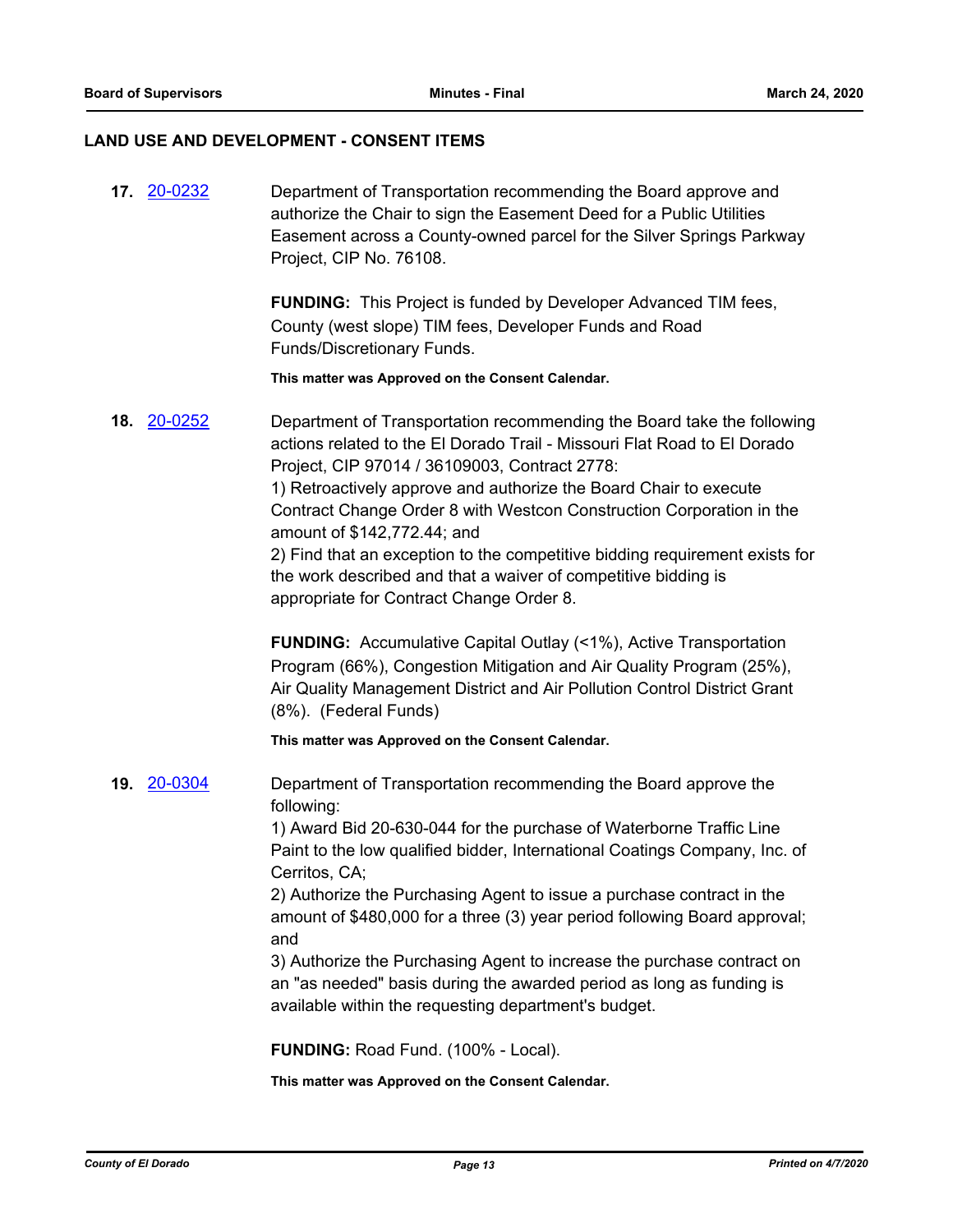**20.** [20-0231](http://eldorado.legistar.com/gateway.aspx?m=l&id=/matter.aspx?key=27436) Planning and Building Department, Planning Services Division, Long Range Planning Unit, recommending the Board receive and file the 2019 Annual Housing Element Implementation Progress Report following public comment for submittal to the California Department of Housing and Community Development.

#### **FUNDING:** N/A

**This matter was Approved on the Consent Calendar.**

**21.** [20-0314](http://eldorado.legistar.com/gateway.aspx?m=l&id=/matter.aspx?key=27519) Planning and Building Department, Planning Services Division, Long Range Planning Unit, recommending the Board of Supervisors receive and file the 2019 General Plan Annual Progress Report for submittal to the California Governor's Office of Planning and Research and to the California Department of Housing and Community Development.

#### **FUNDING:** N/A

**This matter was Approved on the Consent Calendar.**

**22.** [20-0233](http://eldorado.legistar.com/gateway.aspx?m=l&id=/matter.aspx?key=27438) Planning and Building Department, Planning Services Division, Long Range Planning Unit, Housing, Community and Economic Development Program recommending the Board receive and file the Traffic Impact Mitigation Fee Offset Program annual update in accordance with Board Policy B-14, Traffic Impact Mitigation Fee Offset Program for Developments with Affordable Housing Units.

**FUNDING:** Federal and State transportation revenues.

**A motion was made by Supervisor Frentzen, seconded by Supervisor Hidahl to Approve this matter.**

**Yes:** 5 - Veerkamp, Frentzen, Novasel, Hidahl and Parlin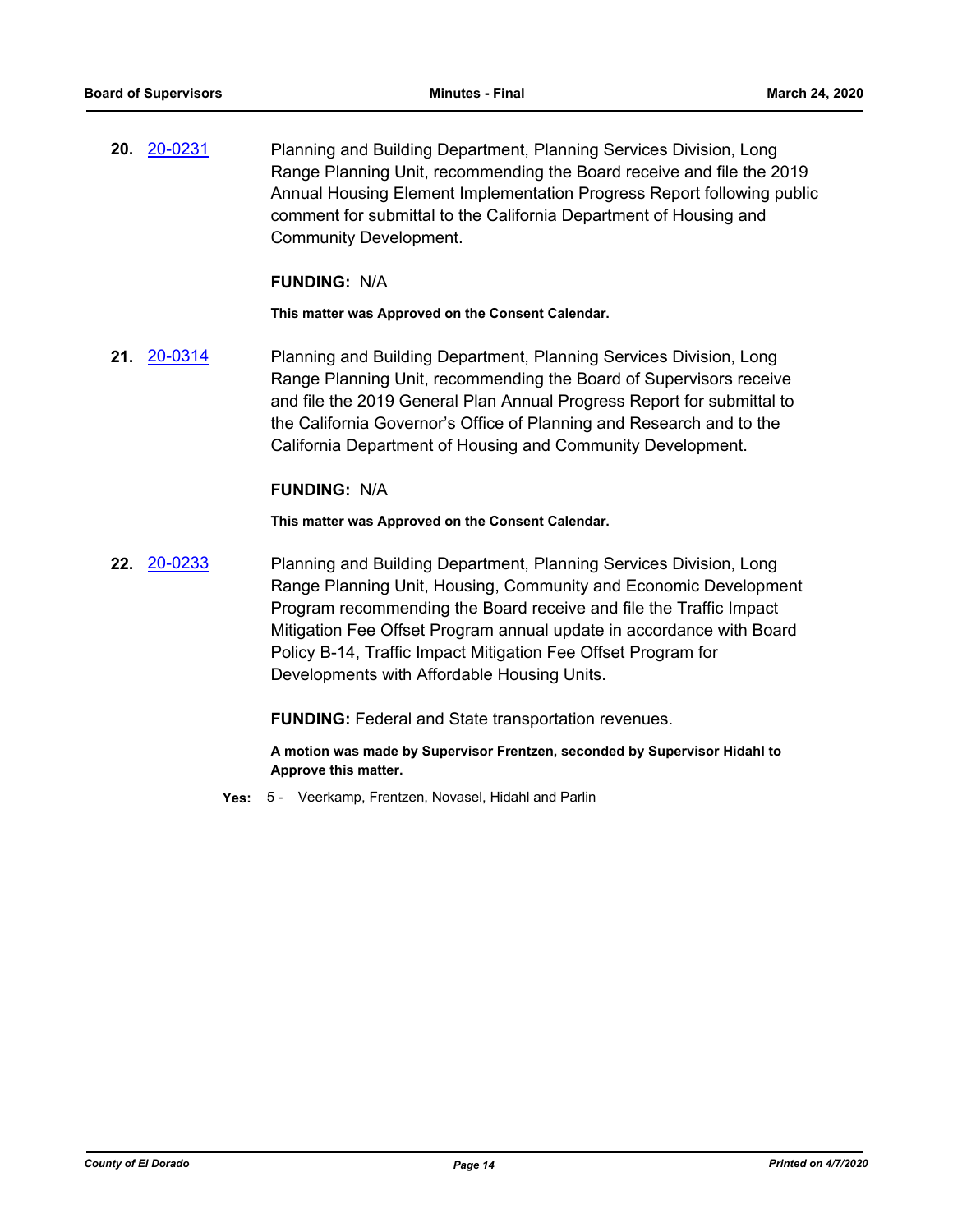**23.** [20-0311](http://eldorado.legistar.com/gateway.aspx?m=l&id=/matter.aspx?key=27516) Planning and Building Department, Planning Division, Long Range Planning Unit, Housing, Community and Economic Development Program, recommending the Board of Supervisors adopt a Resolution **049-2020** to:

> 1) Authorize the submittal of a 2019 Infill Infrastructure Grant Program application to the State of California Department of Community Development to provide up to \$1,000,000 as gap funding for infrastructure improvements required for affordable multifamily residential infill development; and

2) If awarded, authorize the Director of the Planning and Building Department, or designee, contingent upon approval by County Counsel and Risk Management, to execute the grant agreement and subsequent amendments thereto that do not affect the dollar amount or the term and to sign other grant-related documents.

**FUNDING:** State funding authorized by Assembly Bill 101 (Chapter 159, Statutes of 2019) and Part 12.5 (commencing with section 53559) of Division 31 of the Health and Safety Code.

**Resolution 049-2020 was Adopted upon Approval of the Consent Calendar.**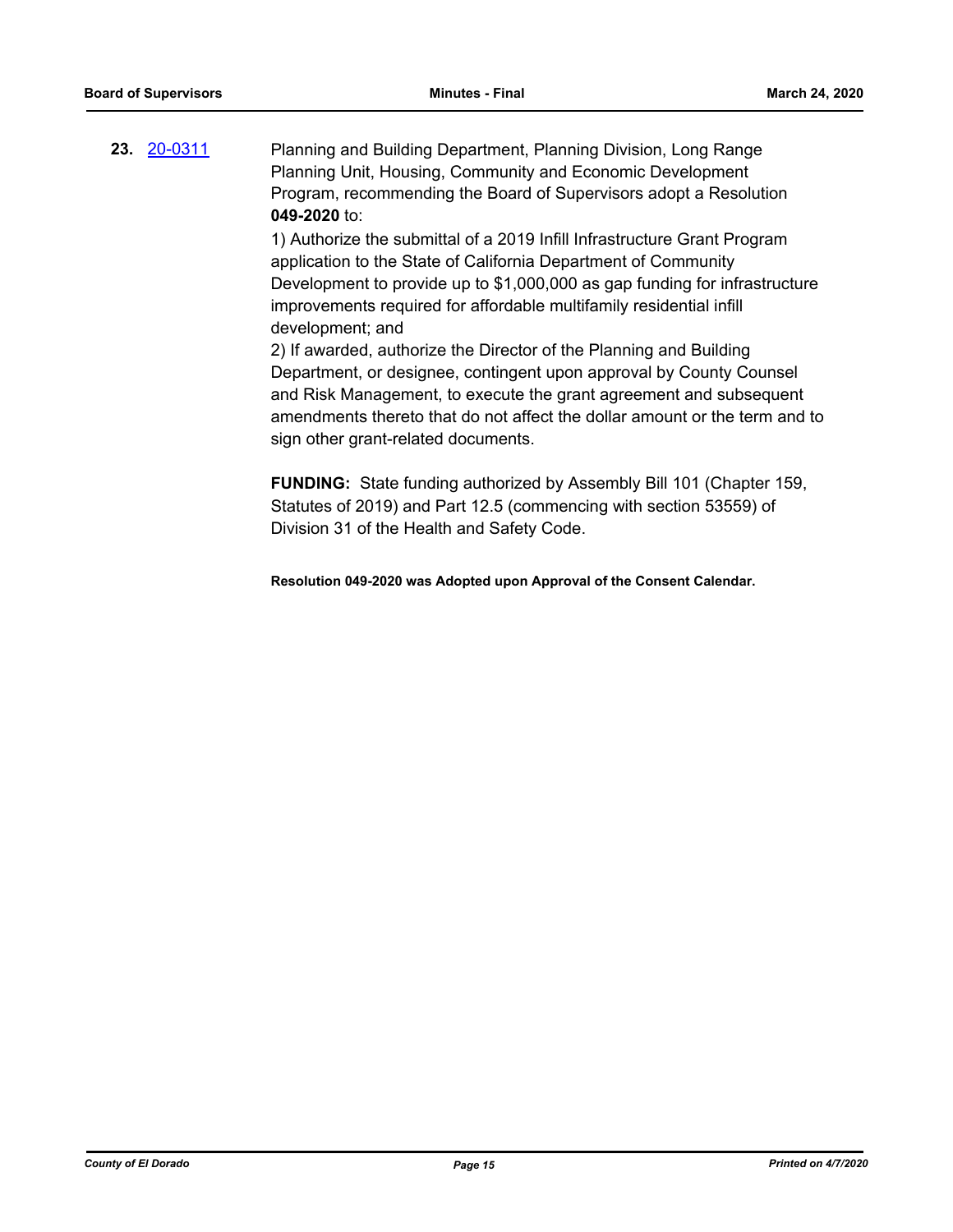## **LAW AND JUSTICE - CONSENT ITEMS**

**24.** [20-0297](http://eldorado.legistar.com/gateway.aspx?m=l&id=/matter.aspx?key=27502) Sheriff's Office recommending the Board authorize the Chair to sign the retroactive revenue-generating Memorandum of Agreement between the Lake Tahoe Community College District and the El Dorado County Sheriff's South Lake Tahoe Jail to provide education services for Culinary Arts program instruction to Jail inmates for an academic term commencing on July 1, 2019 and ending December 31, 2024.

#### **FUNDING:** N/A

**This matter was Approved on the Consent Calendar.**

**25.** [20-0301](http://eldorado.legistar.com/gateway.aspx?m=l&id=/matter.aspx?key=27506) Sheriff's Office recommending the Board approve and authorize the Chair to sign and execute a reimbursement agreement between the County and El Dorado County Office of Education (EDCOE) for reimbursement of funds in the amount of \$1,390 from the Prop 56 Tobacco Tax Grant program for the installation of Fly Sense™ Vape Sensors.

**FUNDING:** Prop 56 Tobacco Tax Grant.

**This matter was Approved on the Consent Calendar.**

## **END CONSENT CALENDAR**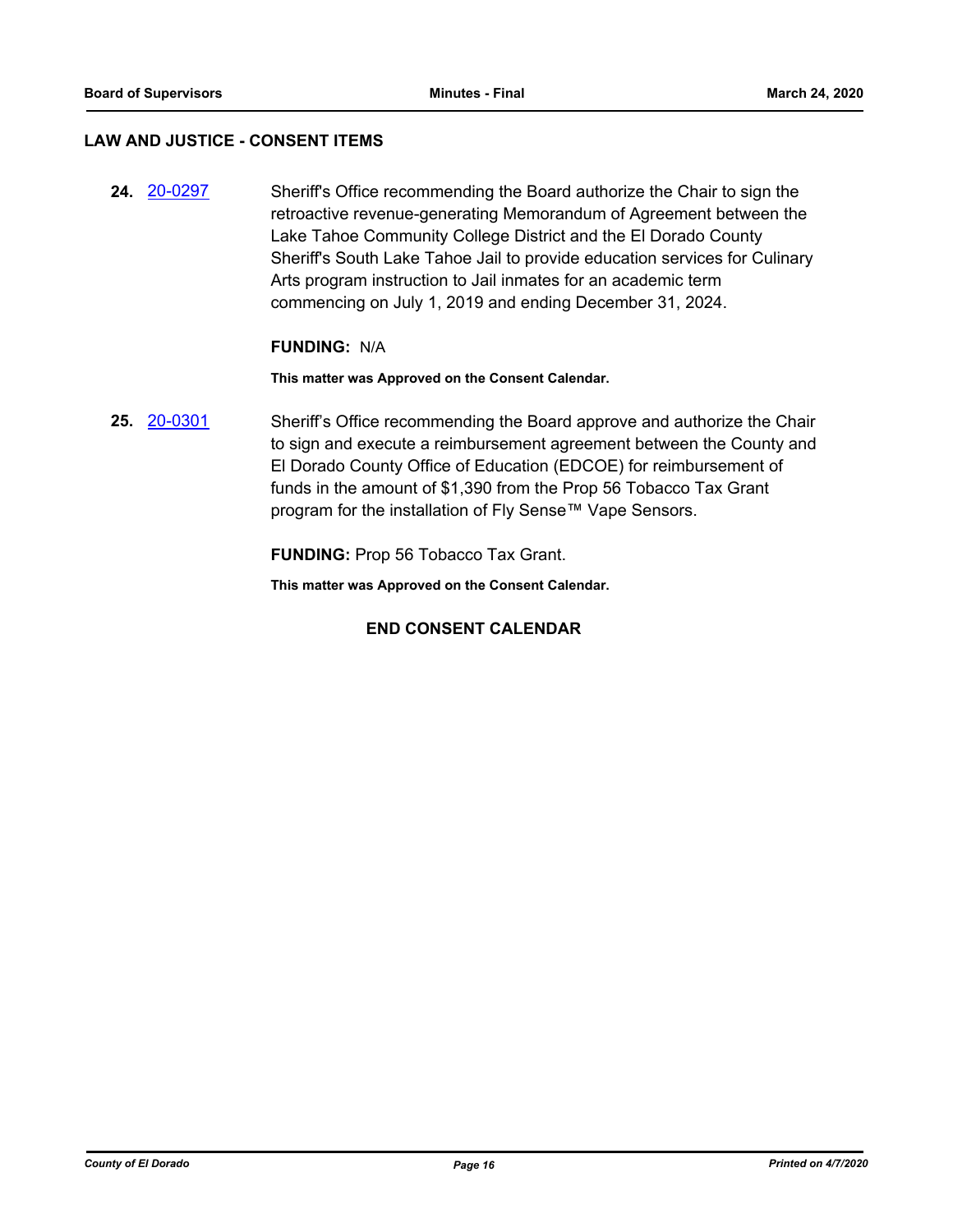#### **DEPARTMENT MATTERS (Items in this category may be called at any time)**

**26.** [20-0193](http://eldorado.legistar.com/gateway.aspx?m=l&id=/matter.aspx?key=27398) Clerk of the Board recommending the Board: 1) Discuss the Board appointments to Sacramento Area Council of Governments (SACOG) and Local Agency Formation Commission (LAFCO); 2) Appoint a Board member as a member and a Board member as an alternate to SACOG; and

> 3) Appoint two Board members as members and a Board member as an alternate to LAFCO. (Est. Time: 10 Min.)

#### **FUNDING:** N/A

**A motion was made by Supervisor Frentzen, seconded by Supervisor Hidahl to make the following appointments to Sacramento Area Council of Governments (SACOG) and Local Agency Formation Commission (LAFCO): 1) Reappoint Supervisor Veerkamp as the Member and Appoint Supervisor Parlin as the Alternate to SACOG; and 2) Reappoint Supervisor Frentzen as a Member, Appoint Supervisor Hidahl as a Member and Appoint Supervisor Veerkamp as an Alternate to LAFCO.**

- **Yes:** 5 Veerkamp, Frentzen, Novasel, Hidahl and Parlin
- **27.** [20-0028](http://eldorado.legistar.com/gateway.aspx?m=l&id=/matter.aspx?key=27232) Chief Administrative Office recommending the Board consider options for policy direction related to allocation of property tax within the existing AB 8 allocation upon annexation to or by special districts within the County. (Est. Time: 30 Min.) (Cont. 3/17/20, Item 29)

*Public Comment: M. Johnson, T. Cordero*

**The Board gave direction to staff related to allocation of property tax within existing AB 8 allocation upon annexation to or by special districts within the County to:**

**1) Return to the Board with a draft policy for consideration regarding AB 8 rates specific to jurisdictions that are rate setting agencies;**

**2) Return to the Board with a summary of how prior annexations were done; and**

**3) Contact rate charging agencies to determine how they utilize the funds and the total dollar amount for each agency.**

## **10:00 A.M. - TIME ALLOCATION (Items will not be heard prior to the time stated)**

**28.** [20-0329](http://eldorado.legistar.com/gateway.aspx?m=l&id=/matter.aspx?key=27534) Supervisor Veerkamp recommending the Board receive a presentation about the Wellness Center programs recently opened at all El Dorado Union High School District campuses one day per week. Presenting will be Pam Bartlett, Director of Special Education with the El Dorado Union High School District. (Est. Time: 20 Min.)

> **This matter was Continued off Calendar upon Approval of the Consent Calendar.**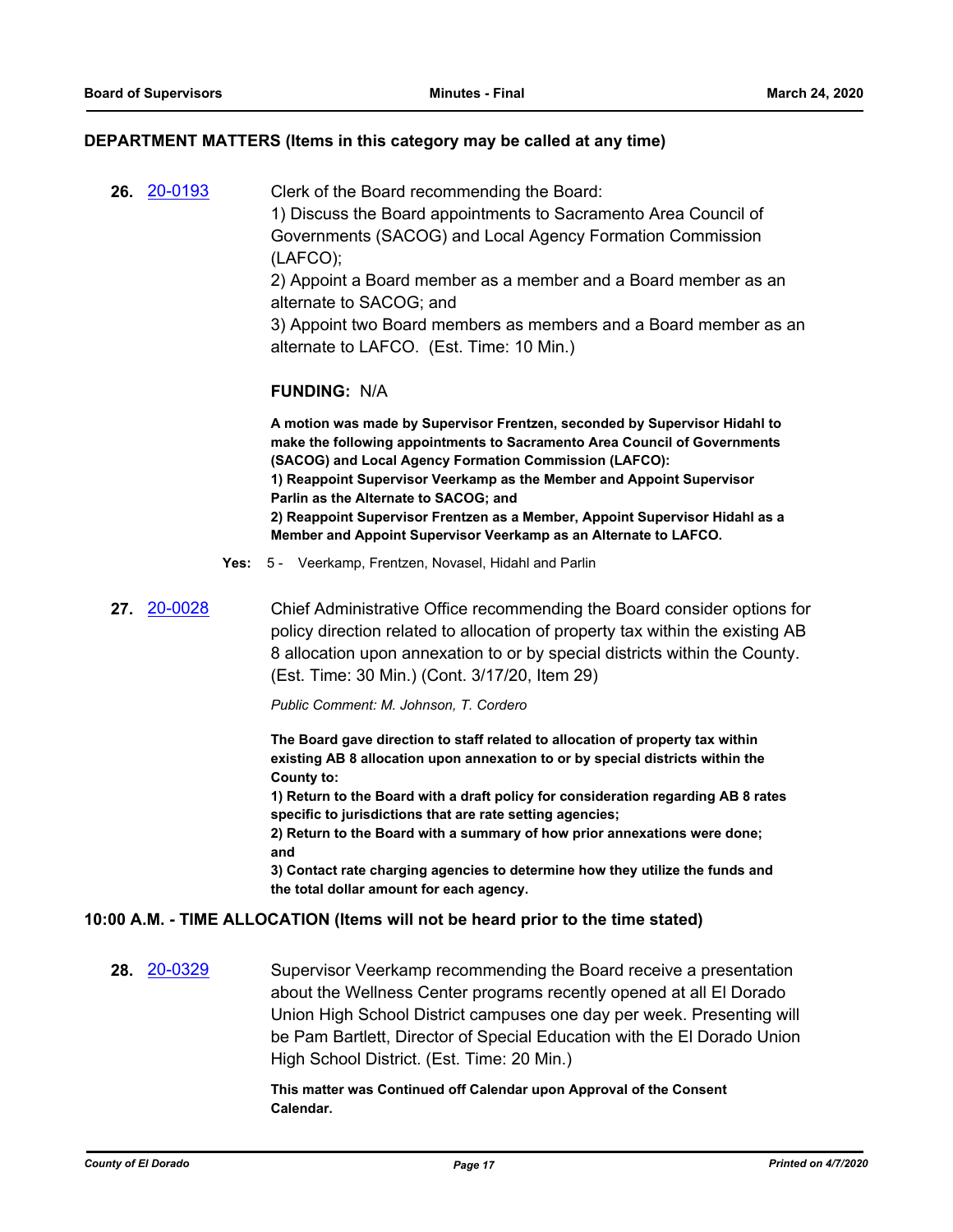## **11:00 A.M. - TIME ALLOCATION (Items will not be heard prior to the time stated)**

**29.** [20-0313](http://eldorado.legistar.com/gateway.aspx?m=l&id=/matter.aspx?key=27518) Department of Transportation recommending the Board authorize changes outlined in Items 1 through 4 listed below to the proposed 2020 Capital Improvement Program (CIP), with return to the Board in June 2020 for adoption of the 2020 CIP: West Slope Road and Bridge Program: 1) Approve additions and changes to West Slope Road/Bridge CIP projects for inclusion in the 2020 CIP, as described in Attachment A. Tahoe Environmental Improvement Program: 2) Approve additions and changes to the Five-Year Tahoe EIP as described in Attachment A and include South Tahoe Greenway - Upper Truckee Connector Middle Reaches Pedestrian Bridge, CIP 95201/36107023, as a new project. Capital Overlay and Rehabilitation Program: 3) Approve additions and changes to the Capital Overlay and Rehabilitation Program as described in Attachment B. Continue to use external funds as they become available for Capital Overlay and Rehabilitation Program projects listed in Attachment B. Airport Capital Improvement Program: 4) Approve changes to the Airport Capital Improvement Program as shown in Attachment A and continue to fund Fiscal Year 2020/21 Airport Capital Improvement Program projects with Federal Aviation Administration grants and local matching funds. (Est. Time: 1 Hr.) **FUNDING:** Funding for projects in the 2020 CIP comes from various Federal, State, Local and Accumulative Capital Outlay funding sources, and will be included in the proposed Fiscal Year 2020/21 Budget.

*Public Comment: K. Payne, S. Taylor*

**A motion was made by Supervisor Parlin, seconded by Supervisor Hidahl to Approve this matter.**

**Yes:** 5 - Veerkamp, Frentzen, Novasel, Hidahl and Parlin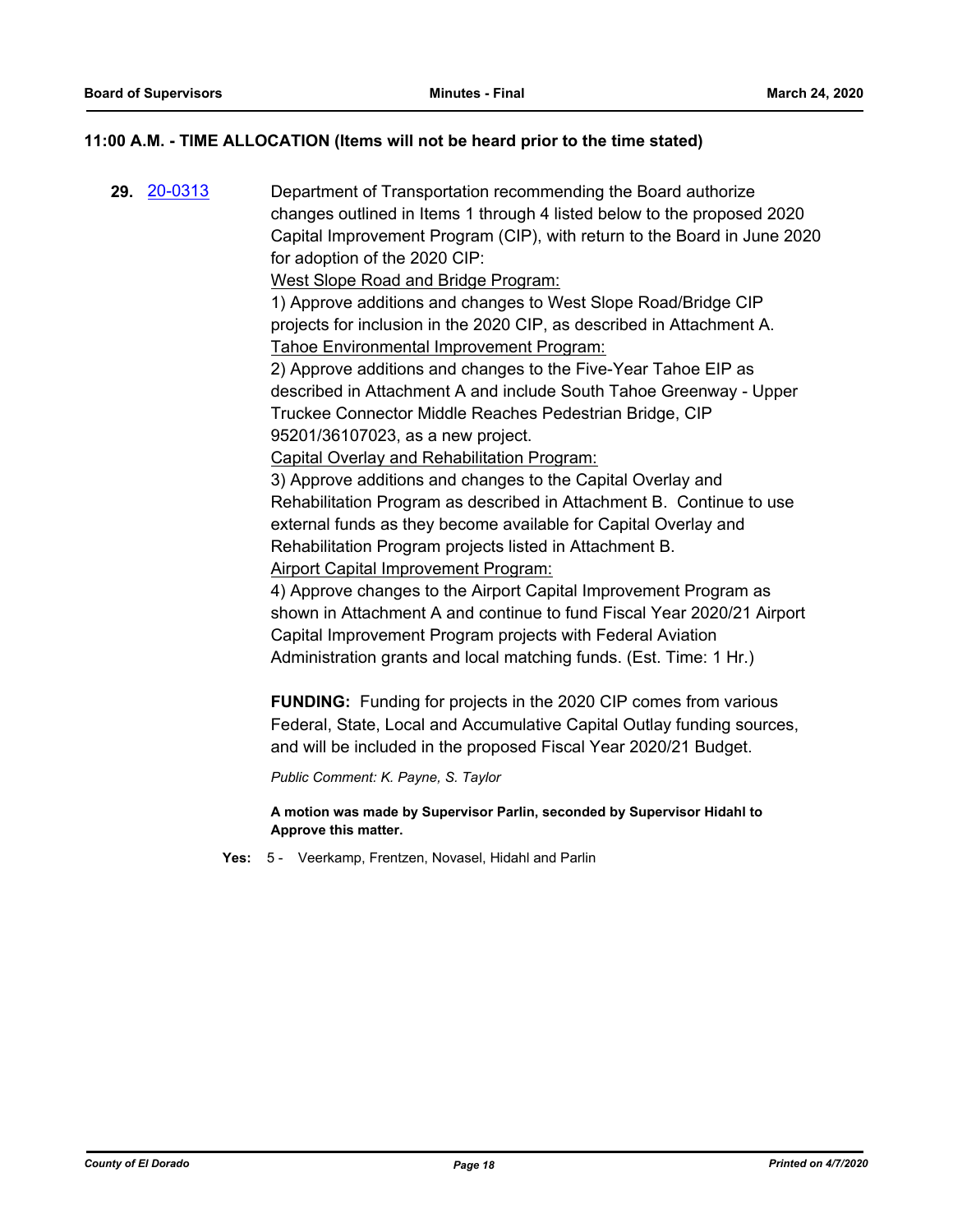#### **ITEMS TO/FROM SUPERVISORS**

**Supervisor Parlin reported on the following: Budget Ad Hoc meetings. Transportation Commission Director meeting. Fire Advisory Committee meeting.**

**Supervisor Frentzen reported on the following: Department meetings.**

**Supervisor Hidahl reported on the following: Homelessness working group. California State Association of Counties program management. Transit Budget review. Department meetings.**

**Supervisor Novasel reported on the following: Thanked staff for working on COVID-19. City Hall meeting. Tahoe Regional Planning Agency meeting.**

**Supervisor Veerkamp reported on the following: Thanked Don Ashton for working on COVID-19. Budget Ad Hoc meetings. Emergency Operations Center activation. Sacramento Area Council of Governments meeting. Developer of Crossings project meeting. Treasurer/Tax Collector meeting.**

## **CAO UPDATE**

**Don Ashton, Chief Administrative Officer, reported on the following: Thanked all County staff and those in other sectors for all their hard work.**

#### **ADJOURNED AT 4:20 P.M.**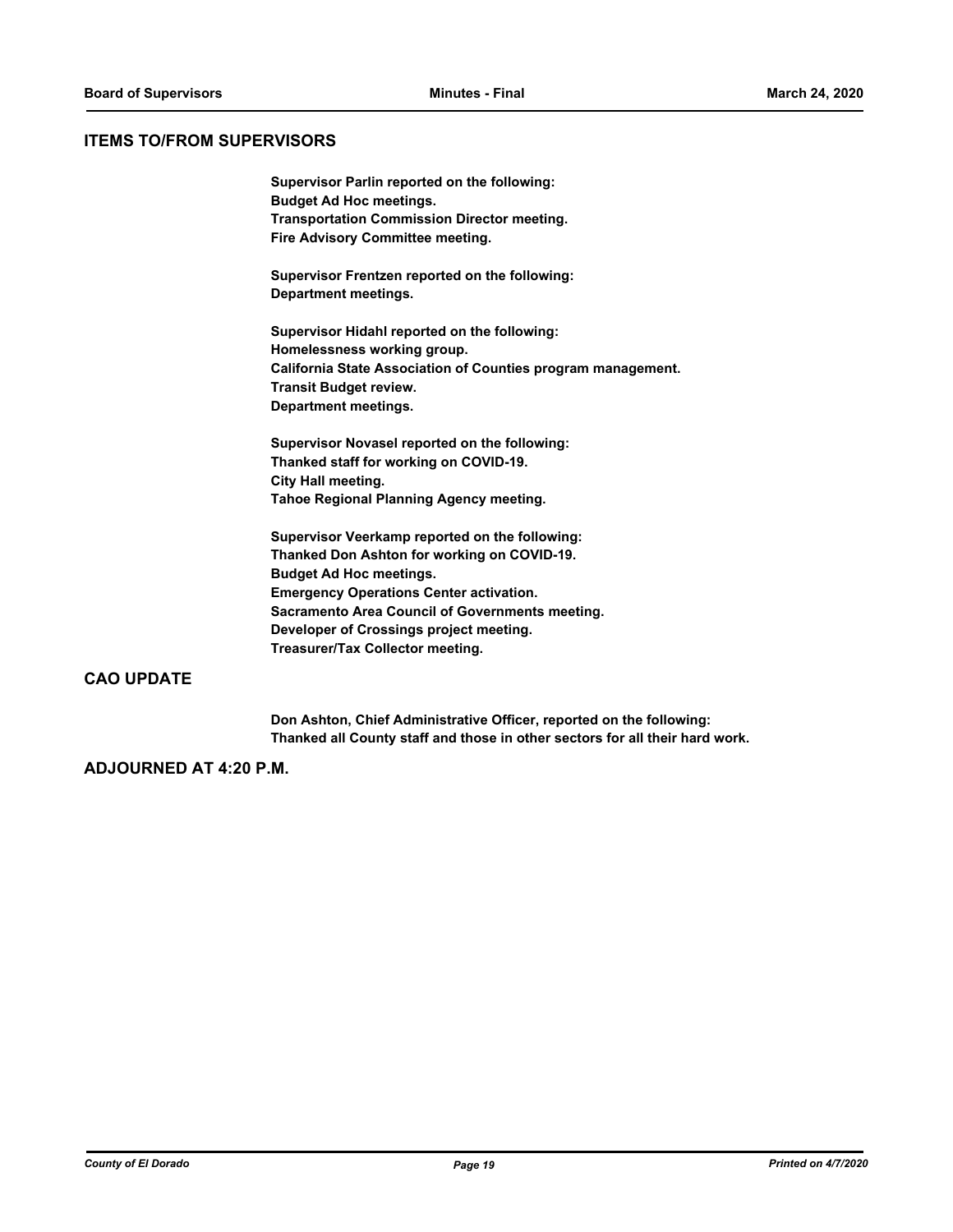## **CLOSED SESSION**

|     | 30. 20-0180 | Pursuant to Government Code Section 54957- on threat to public<br>services or facilities: Consultation with Sheriff John D'Agostini or<br>designated deputies. (Est. Time: 20 Min.)                                                                                                                                                                                                                                                                                                          |
|-----|-------------|----------------------------------------------------------------------------------------------------------------------------------------------------------------------------------------------------------------------------------------------------------------------------------------------------------------------------------------------------------------------------------------------------------------------------------------------------------------------------------------------|
|     |             | No Action Reported. All five Supervisors participated.                                                                                                                                                                                                                                                                                                                                                                                                                                       |
| 31. | 20-0402     | Pursuant to Government Code Section 54957.6 - Conference with<br>Labor Negotiator: County Negotiator: Director of Human Resources<br>and/or designee. Employee organizations: El Dorado County Employees'<br>Association representing employees in the Supervisory, Professional,<br>and General Bargaining Units; Operating Engineers Local Union No. 3<br>representing the Trades and Crafts Bargaining Unit; and El Dorado<br>County Probation Officers Association. (Est. Time: 10 Min.) |
|     |             | No Action Reported. All five Supervisors participated.                                                                                                                                                                                                                                                                                                                                                                                                                                       |
|     | 32. 20-0389 | <b>Conference with Legal Counsel - Significant Exposure to Litigation</b><br>pursuant to Government Code Section 54956.9(d)(2) and Initiation of<br>Litigation pursuant to Government Code Section 54956.9(d)(4). Title:<br>Number of potential cases: (1). (Est. Time: 15 Min.) (Cont. 3/17/20, Item<br>30)                                                                                                                                                                                 |
|     |             | No Action Reported. All five Supervisors participated.                                                                                                                                                                                                                                                                                                                                                                                                                                       |
|     | 33. 20-0390 | <b>Pursuant to Government Code Section 54957- Public Employee</b><br>Performance Evaluation. Title: Director of Information Technologies.<br>(Est. Time: 15 Min.)                                                                                                                                                                                                                                                                                                                            |

**No Action Reported. All five Supervisors participated.**

On August 19, 2003, the Board adopted the following protocol: It is a requirement that all speakers, County staff and the public, when approaching the podium to make a visual presentation to the Board of Supervisors, must provide the Clerk with the appropriate number of hard copies of the presentation for Board members and the audience.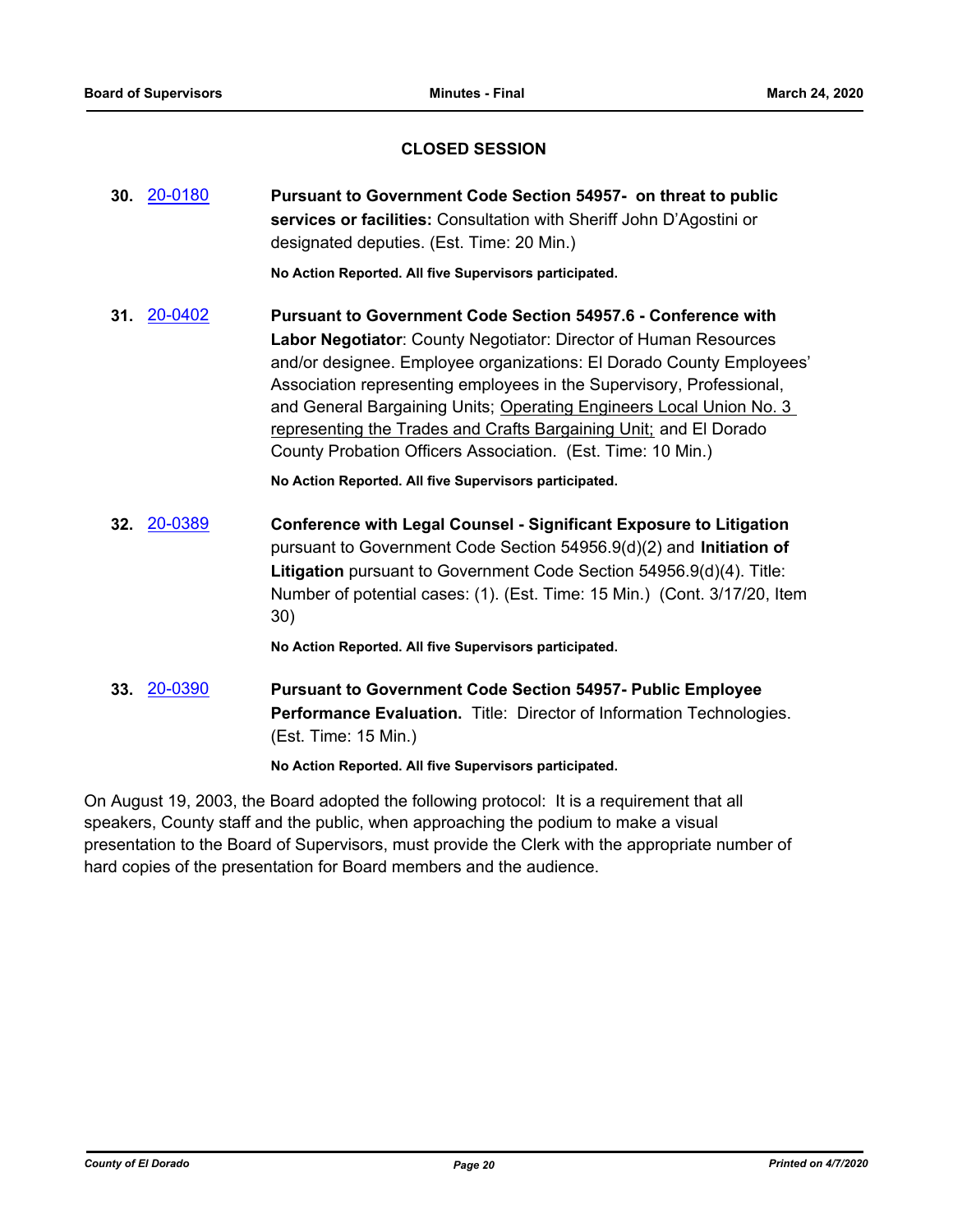## **ADDENDUM**

**In order to ensure compliance with federal and state guidance regarding large gatherings and in accordance with State of California Executive Order N-29-20, to provide the public with the opportunity to provide comments to the Board, the Board is providing a call in number (please see below). Please continue to view the meeting through the Granicus livestream. When you hear the item called that you wish to comment on, please call the number and await your opportunity to speak. Your call will be muted upon joining the meeting and, when you are notified that your call has been unmuted, you may speak for three minutes or as otherwise provided by the Board Chair. While speaking, please reduce any background noise to ensure that your comments can be heard.** 

**Dial in line - 1-669-900-9128**

**Meeting ID - 909 677 920**

**There has been change to the title in item 31.**